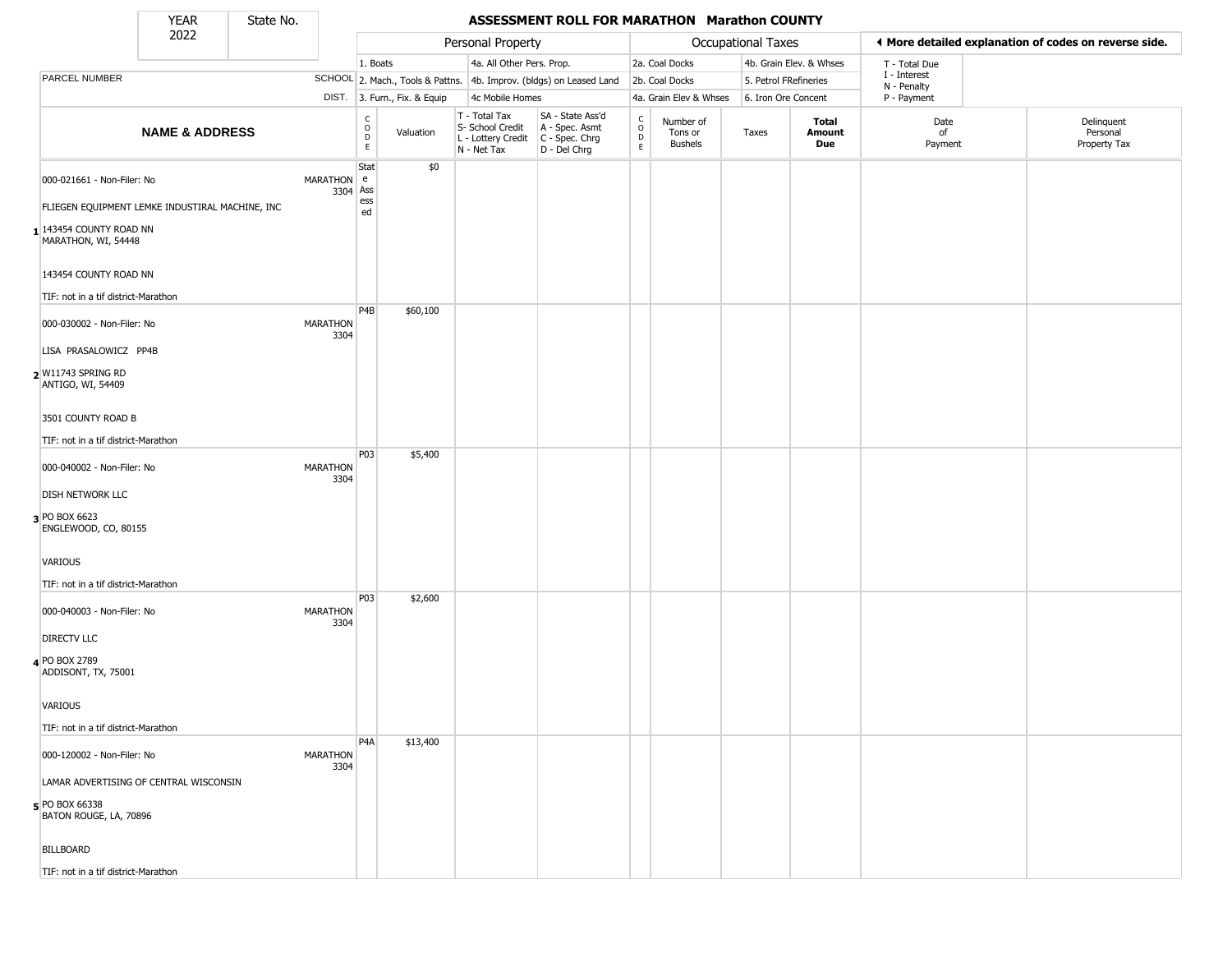|                                                                                           | <b>YEAR</b>               | State No.           |                         | ASSESSMENT ROLL FOR MARATHON Marathon COUNTY |                              |                                                                        |                                                                      |                                   |                                        |                       |                         |                             |                                                       |
|-------------------------------------------------------------------------------------------|---------------------------|---------------------|-------------------------|----------------------------------------------|------------------------------|------------------------------------------------------------------------|----------------------------------------------------------------------|-----------------------------------|----------------------------------------|-----------------------|-------------------------|-----------------------------|-------------------------------------------------------|
|                                                                                           | 2022                      |                     |                         | Personal Property                            |                              |                                                                        |                                                                      |                                   |                                        | Occupational Taxes    |                         |                             | 4 More detailed explanation of codes on reverse side. |
|                                                                                           |                           |                     |                         | 1. Boats                                     |                              | 4a. All Other Pers. Prop.                                              |                                                                      | 2a. Coal Docks                    |                                        |                       | 4b. Grain Elev. & Whses | T - Total Due               |                                                       |
| PARCEL NUMBER                                                                             |                           |                     |                         |                                              |                              | SCHOOL 2. Mach., Tools & Pattns. 4b. Improv. (bldgs) on Leased Land    |                                                                      | 2b. Coal Docks                    |                                        | 5. Petrol FRefineries |                         | I - Interest<br>N - Penalty |                                                       |
|                                                                                           |                           |                     |                         |                                              | DIST. 3. Furn., Fix. & Equip | 4c Mobile Homes                                                        |                                                                      |                                   | 4a. Grain Elev & Whses                 | 6. Iron Ore Concent   |                         | P - Payment                 |                                                       |
|                                                                                           | <b>NAME &amp; ADDRESS</b> |                     |                         | $\mathsf{C}$<br>$\circ$<br>D<br>E            | Valuation                    | T - Total Tax<br>S- School Credit<br>L - Lottery Credit<br>N - Net Tax | SA - State Ass'd<br>A - Spec. Asmt<br>C - Spec. Chrg<br>D - Del Chrg | $\mathsf{C}$<br>$\circ$<br>D<br>E | Number of<br>Tons or<br><b>Bushels</b> | Taxes                 | Total<br>Amount<br>Due  | Date<br>of<br>Payment       | Delinquent<br>Personal<br>Property Tax                |
| 000-130002 - Non-Filer: No                                                                |                           |                     | MARATHON P03<br>3304    | P4A                                          | \$100<br>\$200               |                                                                        |                                                                      |                                   |                                        |                       |                         |                             |                                                       |
| MEMORIES BALLROOM STEPHEN & DIANE LEIST<br>6 142475 COUNTY ROAD NN<br>MARATHON, WI, 54448 |                           |                     |                         |                                              |                              |                                                                        |                                                                      |                                   |                                        |                       |                         |                             |                                                       |
| 142475 COUNTY ROAD NN<br>TIF: not in a tif district-Marathon                              |                           |                     |                         |                                              |                              |                                                                        |                                                                      |                                   |                                        |                       |                         |                             |                                                       |
|                                                                                           |                           | <b>Parcel Total</b> |                         |                                              | \$300                        |                                                                        |                                                                      |                                   |                                        |                       |                         |                             |                                                       |
| 000-140002 - Non-Filer: No<br>NW80 LLC PP4B                                               |                           |                     | <b>MARATHON</b><br>3304 | P <sub>4</sub> B                             | \$24,200                     |                                                                        |                                                                      |                                   |                                        |                       |                         |                             |                                                       |
| 7 136355 SODA CREEK RD<br>MARATHON, WI, 54448                                             |                           |                     |                         |                                              |                              |                                                                        |                                                                      |                                   |                                        |                       |                         |                             |                                                       |
| 143485 KEITH RD                                                                           |                           |                     |                         |                                              |                              |                                                                        |                                                                      |                                   |                                        |                       |                         |                             |                                                       |
| TIF: not in a tif district-Marathon<br>000-160003 - Non-Filer: Yes                        |                           |                     | MARATHON P4A<br>3304    | P03                                          | \$1,200<br>\$3,800           |                                                                        |                                                                      |                                   |                                        |                       |                         |                             |                                                       |
| <b>CHARLIE'S BAR</b>                                                                      |                           |                     |                         |                                              |                              |                                                                        |                                                                      |                                   |                                        |                       |                         |                             |                                                       |
| 8 144746 COUNTY ROAD N<br>MARATHON, WI, 54448                                             |                           |                     |                         |                                              |                              |                                                                        |                                                                      |                                   |                                        |                       |                         |                             |                                                       |
| 144746 COUNTY ROAD N                                                                      |                           |                     |                         |                                              |                              |                                                                        |                                                                      |                                   |                                        |                       |                         |                             |                                                       |
| TIF: not in a tif district-Marathon                                                       |                           | <b>Parcel Total</b> |                         |                                              | \$5,000                      |                                                                        |                                                                      |                                   |                                        |                       |                         |                             |                                                       |
| 000-190005 - Non-Filer: No                                                                |                           |                     | <b>MARATHON</b><br>3304 | P03                                          | \$100                        |                                                                        |                                                                      |                                   |                                        |                       |                         |                             |                                                       |
| SCHREINER CONSTRUCTION<br>9 223828 LAURIE ANN LN<br>WAUSAU, WI, 54401                     |                           |                     |                         |                                              |                              |                                                                        |                                                                      |                                   |                                        |                       |                         |                             |                                                       |
| 223828 LAURIE ANN LANE                                                                    |                           |                     |                         |                                              |                              |                                                                        |                                                                      |                                   |                                        |                       |                         |                             |                                                       |
| TIF: not in a tif district-Marathon<br>000-220002 - Non-Filer: Yes                        |                           |                     | <b>MARATHON</b><br>3304 | P03                                          | \$900                        |                                                                        |                                                                      |                                   |                                        |                       |                         |                             |                                                       |
| NICE RIDE LLC<br>10 224353 HOLLYWOOD RD                                                   |                           |                     |                         |                                              |                              |                                                                        |                                                                      |                                   |                                        |                       |                         |                             |                                                       |
| MARATHON, WI, 54448<br>224353 HOLLYWOOD RD                                                |                           |                     |                         |                                              |                              |                                                                        |                                                                      |                                   |                                        |                       |                         |                             |                                                       |
| TIF: not in a tif district-Marathon                                                       |                           |                     |                         |                                              |                              |                                                                        |                                                                      |                                   |                                        |                       |                         |                             |                                                       |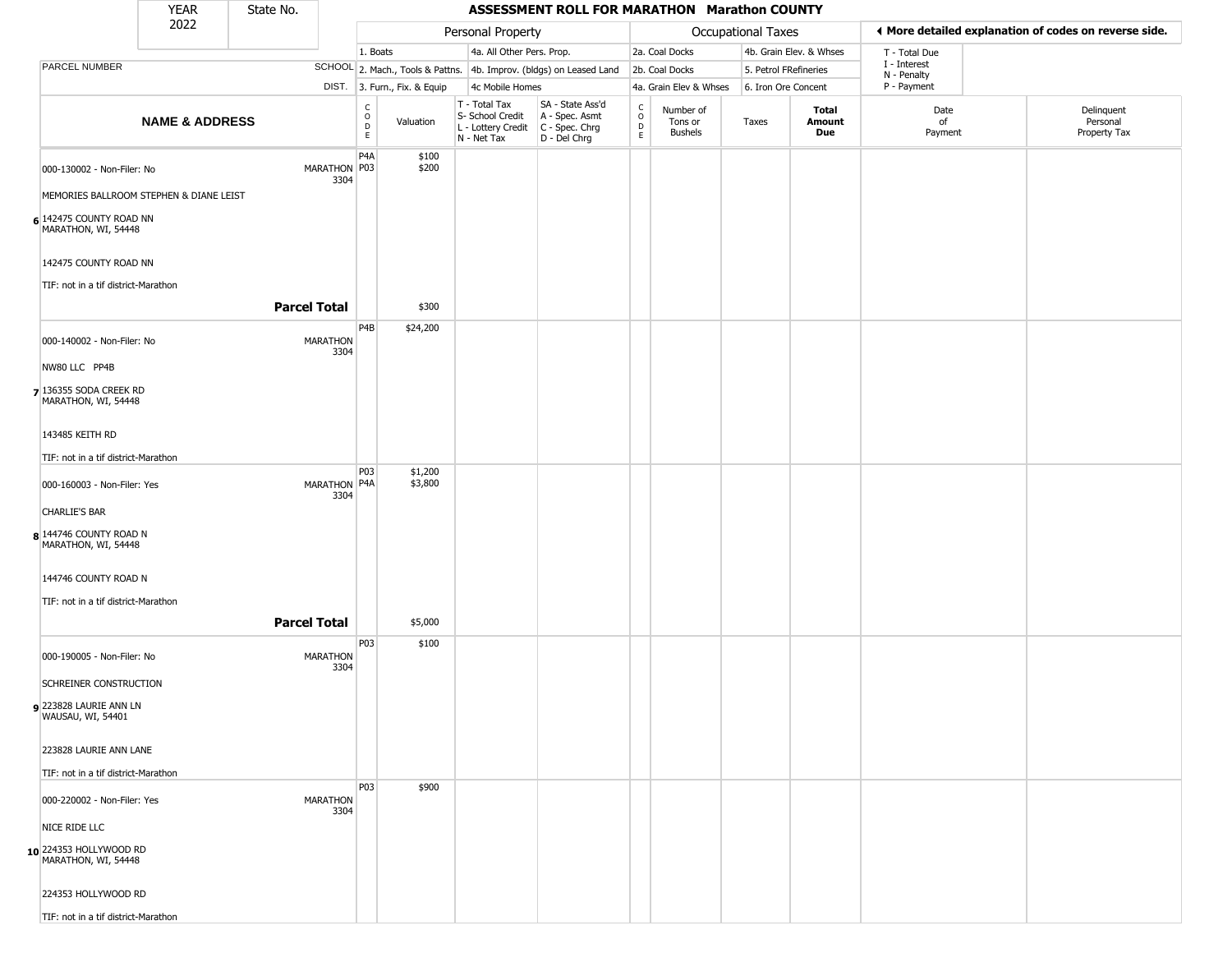|                                                           | <b>YEAR</b>               | State No.               |                                                 |                              |                                                                        | ASSESSMENT ROLL FOR MARATHON Marathon COUNTY                           |                                                                    |                                 |                       |                         |                             |                                                       |  |
|-----------------------------------------------------------|---------------------------|-------------------------|-------------------------------------------------|------------------------------|------------------------------------------------------------------------|------------------------------------------------------------------------|--------------------------------------------------------------------|---------------------------------|-----------------------|-------------------------|-----------------------------|-------------------------------------------------------|--|
|                                                           | 2022                      |                         |                                                 |                              | Personal Property                                                      |                                                                        |                                                                    |                                 | Occupational Taxes    |                         |                             | I More detailed explanation of codes on reverse side. |  |
|                                                           |                           |                         | 1. Boats                                        |                              | 4a. All Other Pers. Prop.                                              |                                                                        |                                                                    | 2a. Coal Docks                  |                       | 4b. Grain Elev. & Whses | T - Total Due               |                                                       |  |
| PARCEL NUMBER                                             |                           |                         |                                                 |                              |                                                                        | SCHOOL 2. Mach., Tools & Pattns. 4b. Improv. (bldgs) on Leased Land    |                                                                    | 2b. Coal Docks                  | 5. Petrol FRefineries |                         | I - Interest<br>N - Penalty |                                                       |  |
|                                                           |                           |                         |                                                 | DIST. 3. Furn., Fix. & Equip | 4c Mobile Homes                                                        |                                                                        |                                                                    | 4a. Grain Elev & Whses          | 6. Iron Ore Concent   |                         | P - Payment                 |                                                       |  |
|                                                           | <b>NAME &amp; ADDRESS</b> |                         | $\begin{array}{c} C \\ O \\ D \\ E \end{array}$ | Valuation                    | T - Total Tax<br>S- School Credit<br>L - Lottery Credit<br>N - Net Tax | SA - State Ass'd<br>$A - Spec.$ Asmt<br>C - Spec. Chrg<br>D - Del Chrg | $\begin{smallmatrix} C \\ O \\ D \end{smallmatrix}$<br>$\mathsf E$ | Number of<br>Tons or<br>Bushels | Taxes                 | Total<br>Amount<br>Due  | Date<br>of<br>Payment       | Delinquent<br>Personal<br>Property Tax                |  |
| 000-230002 - Non-Filer: No                                |                           | MARATHON<br>3304        | Stat<br>l e<br>Ass                              | \$0                          |                                                                        |                                                                        |                                                                    |                                 |                       |                         |                             |                                                       |  |
| <b>KPS</b>                                                |                           |                         | ess<br>ed                                       |                              |                                                                        |                                                                        |                                                                    |                                 |                       |                         |                             |                                                       |  |
| $11$ <sup>137202</sup> COUNTY RD N<br>MARATHON, WI, 54448 |                           |                         |                                                 |                              |                                                                        |                                                                        |                                                                    |                                 |                       |                         |                             |                                                       |  |
| 137202 COUNTY RD N                                        |                           |                         |                                                 |                              |                                                                        |                                                                        |                                                                    |                                 |                       |                         |                             |                                                       |  |
| TIF: not in a tif district-Marathon                       |                           |                         |                                                 |                              |                                                                        |                                                                        |                                                                    |                                 |                       |                         |                             |                                                       |  |
| 000-260007 - Non-Filer: Yes                               |                           | <b>MARATHON</b><br>3304 | P03                                             | \$1,800                      |                                                                        |                                                                        |                                                                    |                                 |                       |                         |                             |                                                       |  |
| <b>GRAYHAWK LEASING, LLC</b>                              |                           |                         |                                                 |                              |                                                                        |                                                                        |                                                                    |                                 |                       |                         |                             |                                                       |  |
| 12 1412 MAIN STREET, STE 1500<br>DALLAS, TX, 75202        |                           |                         |                                                 |                              |                                                                        |                                                                        |                                                                    |                                 |                       |                         |                             |                                                       |  |
| 1200 S STATE RD                                           |                           |                         |                                                 |                              |                                                                        |                                                                        |                                                                    |                                 |                       |                         |                             |                                                       |  |
| TIF: not in a tif district-Marathon                       |                           |                         |                                                 |                              |                                                                        |                                                                        |                                                                    |                                 |                       |                         |                             |                                                       |  |
| 000-260008 - Non-Filer: No                                |                           | <b>MARATHON</b><br>3304 | <b>P03</b>                                      | \$1,300                      |                                                                        |                                                                        |                                                                    |                                 |                       |                         |                             |                                                       |  |
| AT&T CAPITAL SERVICES INC                                 |                           |                         |                                                 |                              |                                                                        |                                                                        |                                                                    |                                 |                       |                         |                             |                                                       |  |
| 13 1010 PINE, 9E-L-01<br>ST LOUIS, MO, 63101              |                           |                         |                                                 |                              |                                                                        |                                                                        |                                                                    |                                 |                       |                         |                             |                                                       |  |
| <b>VARIOUS</b>                                            |                           |                         |                                                 |                              |                                                                        |                                                                        |                                                                    |                                 |                       |                         |                             |                                                       |  |
| TIF: not in a tif district-Marathon                       |                           |                         |                                                 |                              |                                                                        |                                                                        |                                                                    |                                 |                       |                         |                             |                                                       |  |
| 000-260009 - Non-Filer: Yes                               |                           | MARATHON P03<br>3304    | P <sub>4</sub> A                                | \$5,000<br>\$50,000          |                                                                        |                                                                        |                                                                    |                                 |                       |                         |                             |                                                       |  |
| Wausau 525 Racetrack                                      |                           |                         |                                                 |                              |                                                                        |                                                                        |                                                                    |                                 |                       |                         |                             |                                                       |  |
| 14 145015 COUNTY ROAD NN<br>MARATHON, WI, 54448           |                           |                         |                                                 |                              |                                                                        |                                                                        |                                                                    |                                 |                       |                         |                             |                                                       |  |
| 145015 COUNTY ROAD NN                                     |                           |                         |                                                 |                              |                                                                        |                                                                        |                                                                    |                                 |                       |                         |                             |                                                       |  |
| TIF: not in a tif district-Marathon                       |                           |                         |                                                 |                              |                                                                        |                                                                        |                                                                    |                                 |                       |                         |                             |                                                       |  |
|                                                           |                           | <b>Parcel Total</b>     |                                                 | \$55,000                     |                                                                        |                                                                        |                                                                    |                                 |                       |                         |                             |                                                       |  |
| 000-260010 - Non-Filer: Yes                               |                           | MARATHON P4A<br>3304    | P03                                             | \$1,000<br>\$1,000           |                                                                        |                                                                        |                                                                    |                                 |                       |                         |                             |                                                       |  |
| Roberts Repair Inc                                        |                           |                         |                                                 |                              |                                                                        |                                                                        |                                                                    |                                 |                       |                         |                             |                                                       |  |
| 15 228700 144TH AVE<br>MARATHON, WI, 54448                |                           |                         |                                                 |                              |                                                                        |                                                                        |                                                                    |                                 |                       |                         |                             |                                                       |  |
| 228700 144TH AVE                                          |                           |                         |                                                 |                              |                                                                        |                                                                        |                                                                    |                                 |                       |                         |                             |                                                       |  |
| TIF: not in a tif district-Marathon                       |                           |                         |                                                 |                              |                                                                        |                                                                        |                                                                    |                                 |                       |                         |                             |                                                       |  |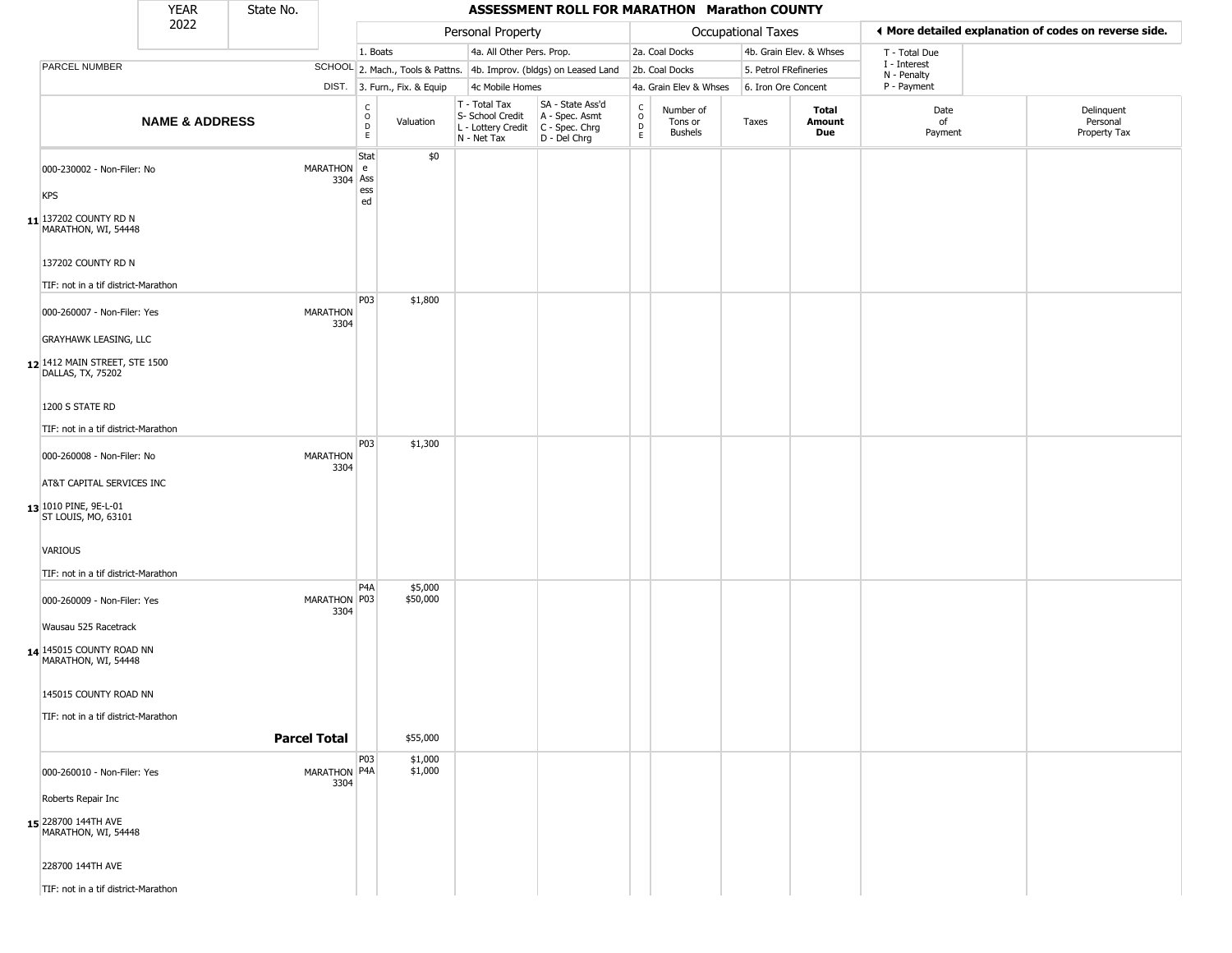|  | <b>YEAR</b><br>State No.      |                           |  |               |                                           |  | ASSESSMENT ROLL FOR MARATHON<br><b>Marathon COUNTY</b>              |                                                                      |                                                                          |                      |                                                       |                             |                         |                       |  |                                        |
|--|-------------------------------|---------------------------|--|---------------|-------------------------------------------|--|---------------------------------------------------------------------|----------------------------------------------------------------------|--------------------------------------------------------------------------|----------------------|-------------------------------------------------------|-----------------------------|-------------------------|-----------------------|--|----------------------------------------|
|  |                               | 2022                      |  |               | Personal Property                         |  |                                                                     | Occupational Taxes                                                   |                                                                          |                      | ♦ More detailed explanation of codes on reverse side. |                             |                         |                       |  |                                        |
|  |                               |                           |  |               |                                           |  | 1. Boats                                                            | 4a. All Other Pers. Prop.                                            |                                                                          |                      | 2a. Coal Docks                                        |                             | 4b. Grain Elev. & Whses | T - Total Due         |  |                                        |
|  | <b>PARCEL NUMBER</b><br>DIST. |                           |  |               |                                           |  | SCHOOL 2. Mach., Tools & Pattns. 4b. Improv. (bldgs) on Leased Land |                                                                      | 2b. Coal Docks                                                           |                      | 5. Petrol FRefineries                                 | I - Interest<br>N - Penalty |                         |                       |  |                                        |
|  |                               |                           |  |               | 3. Furn., Fix. & Equip<br>4c Mobile Homes |  |                                                                     | 4a. Grain Elev & Whses                                               | 6. Iron Ore Concent                                                      |                      | P - Payment                                           |                             |                         |                       |  |                                        |
|  |                               | <b>NAME &amp; ADDRESS</b> |  |               |                                           |  | Valuation                                                           | T - Total Tax<br>S- School Credit<br>- Lottery Credit<br>N - Net Tax | SA - State Ass'd<br>A - Spec. Asmt<br>$C - Spec. Chrq$<br>$D - Del Chrq$ | $\rm _o^C$<br>D<br>E | Number of<br>Tons or<br><b>Bushels</b>                | Taxes                       | Total<br>Amount<br>Due  | Date<br>of<br>Payment |  | Delinguent<br>Personal<br>Property Tax |
|  |                               |                           |  |               | <b>Parcel Total</b>                       |  | \$2,000                                                             |                                                                      |                                                                          |                      |                                                       |                             |                         |                       |  |                                        |
|  | NO. OF PARCELS 15             |                           |  | <b>TOTALS</b> |                                           |  | 172,100.00                                                          |                                                                      |                                                                          |                      |                                                       |                             |                         |                       |  |                                        |